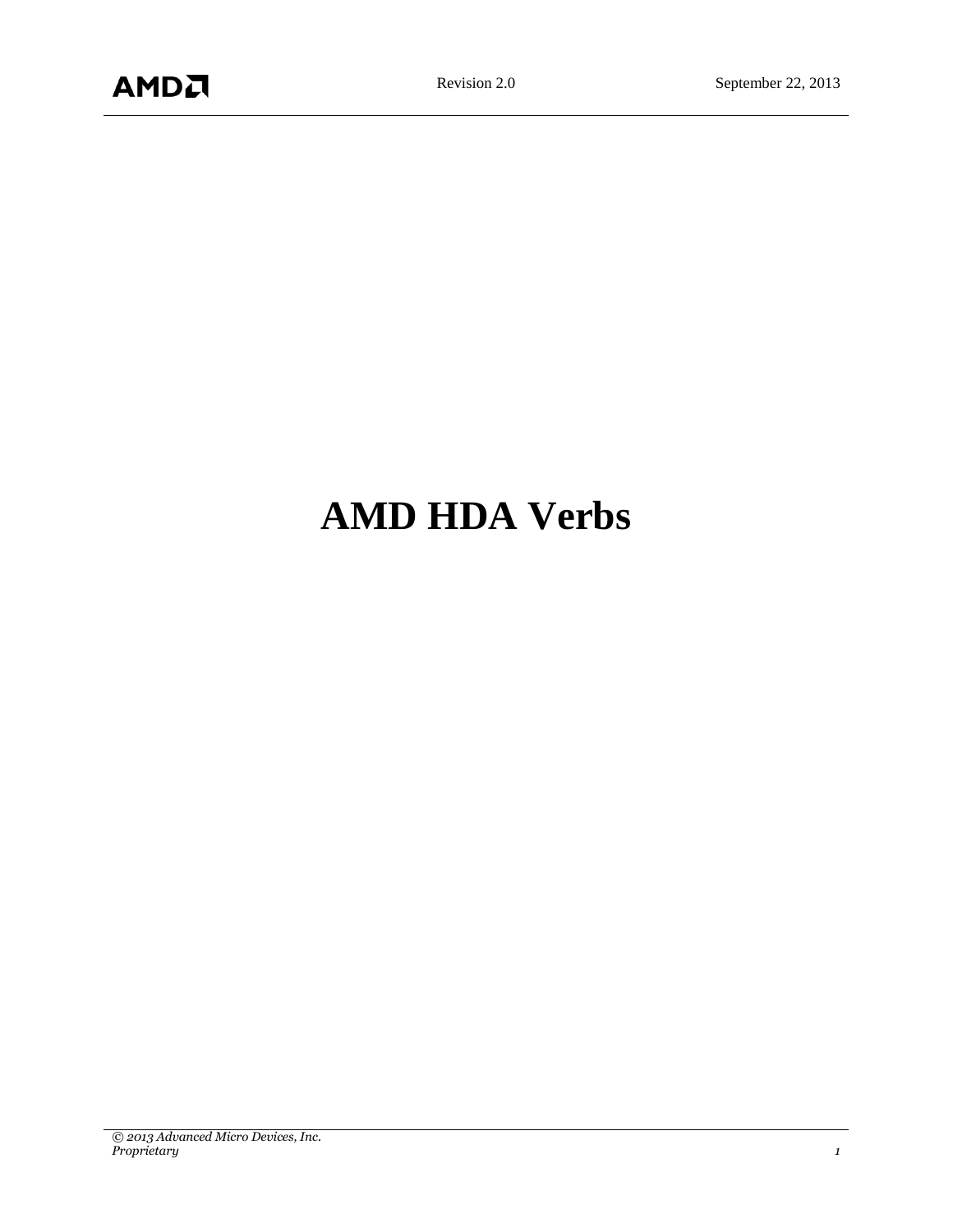#### *Trademarks*

*AMD, the AMD Arrow logo, Athlon, and combinations thereof, ATI, ATI logo, Radeon, and Crossfire are trademarks of Advanced Micro Devices, Inc.*

*Microsoft and Windows are registered trademarks of Microsoft Corporation.*

*Other product names used in this publication are for identification purposes only and may be trademarks of their respective companies.*

#### *Disclaimer*

*The contents of this document are provided in connection with Advanced Micro Devices, Inc. ("AMD") products. AMD makes no representations or warranties with respect to the accuracy or completeness of the contents of this publication and reserves the right to make changes to specifications and product descriptions at any time without notice. No license, whether express, implied, arising by estoppel, or otherwise, to any intellectual property rights are granted by this publication. Except as set forth in AMD's Standard Terms and Conditions of Sale, AMD assumes no liability whatsoever, and disclaims any express or implied warranty, relating to its products including, but not limited to, the implied warranty of merchantability, fitness for a particular purpose, or infringement of any intellectual property right. AMD's products are not designed, intended, authorized or warranted for use as components in systems intended for surgical implant into the body, or in other applications intended to support or sustain life, or*  in any other application in which the failure of AMD's product could create a situation where personal injury, death, or severe *property or environmental damage may occur. AMD reserves the right to discontinue or make changes to its products at any time without notice.*

© 2013 Advanced Micro Devices, Inc. All rights reserved.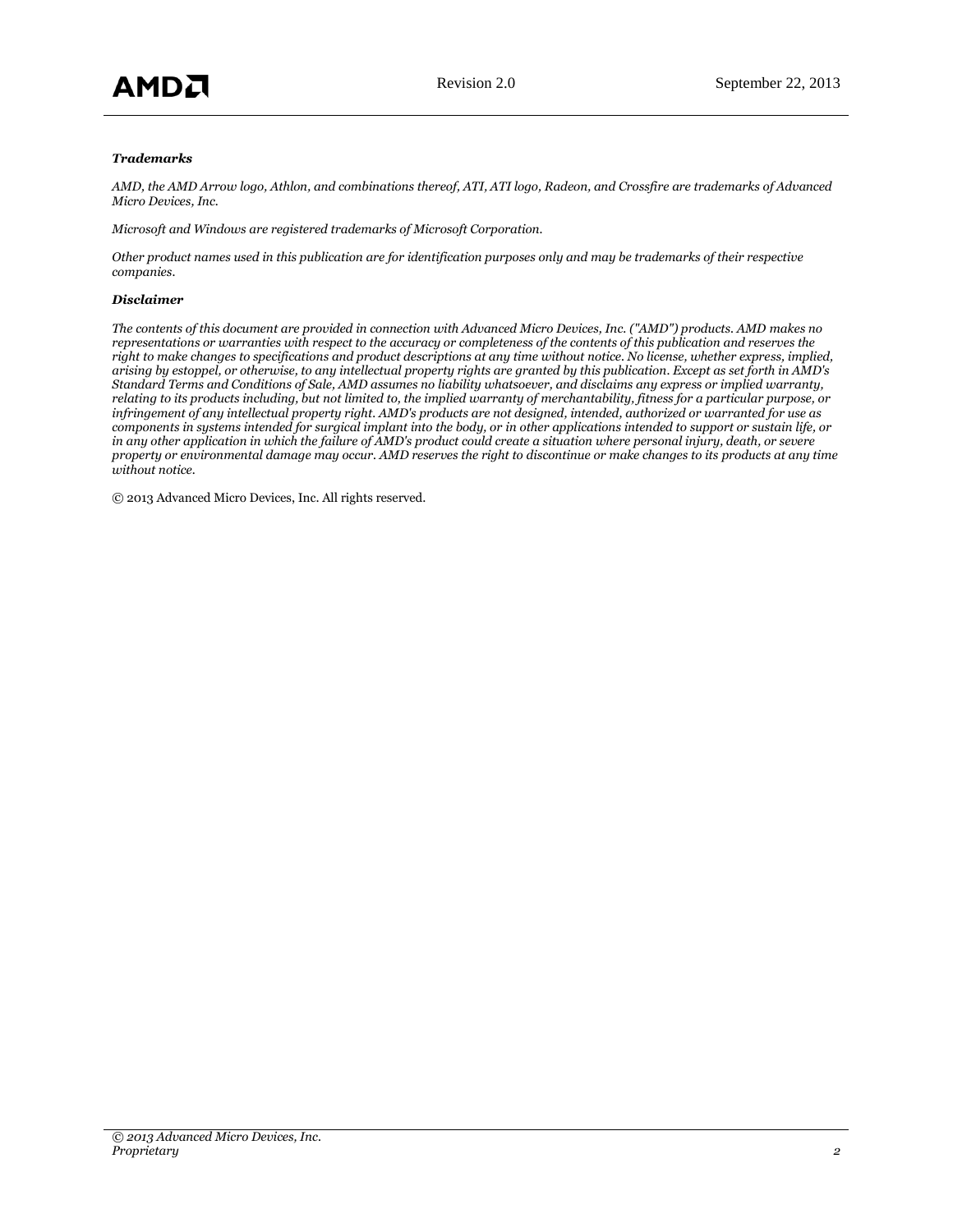| 3.  |                                                                             |
|-----|-----------------------------------------------------------------------------|
| 4.  |                                                                             |
| 5.  |                                                                             |
| 6.  |                                                                             |
| 7.  |                                                                             |
| 8.  |                                                                             |
| 9.  |                                                                             |
| 10. |                                                                             |
| 11. |                                                                             |
| 12. | DDM AUDIO: SURROUND SOUND USING ONE STREAM AND MULTIPLE CONVERTERS-PINS  15 |
| 13. |                                                                             |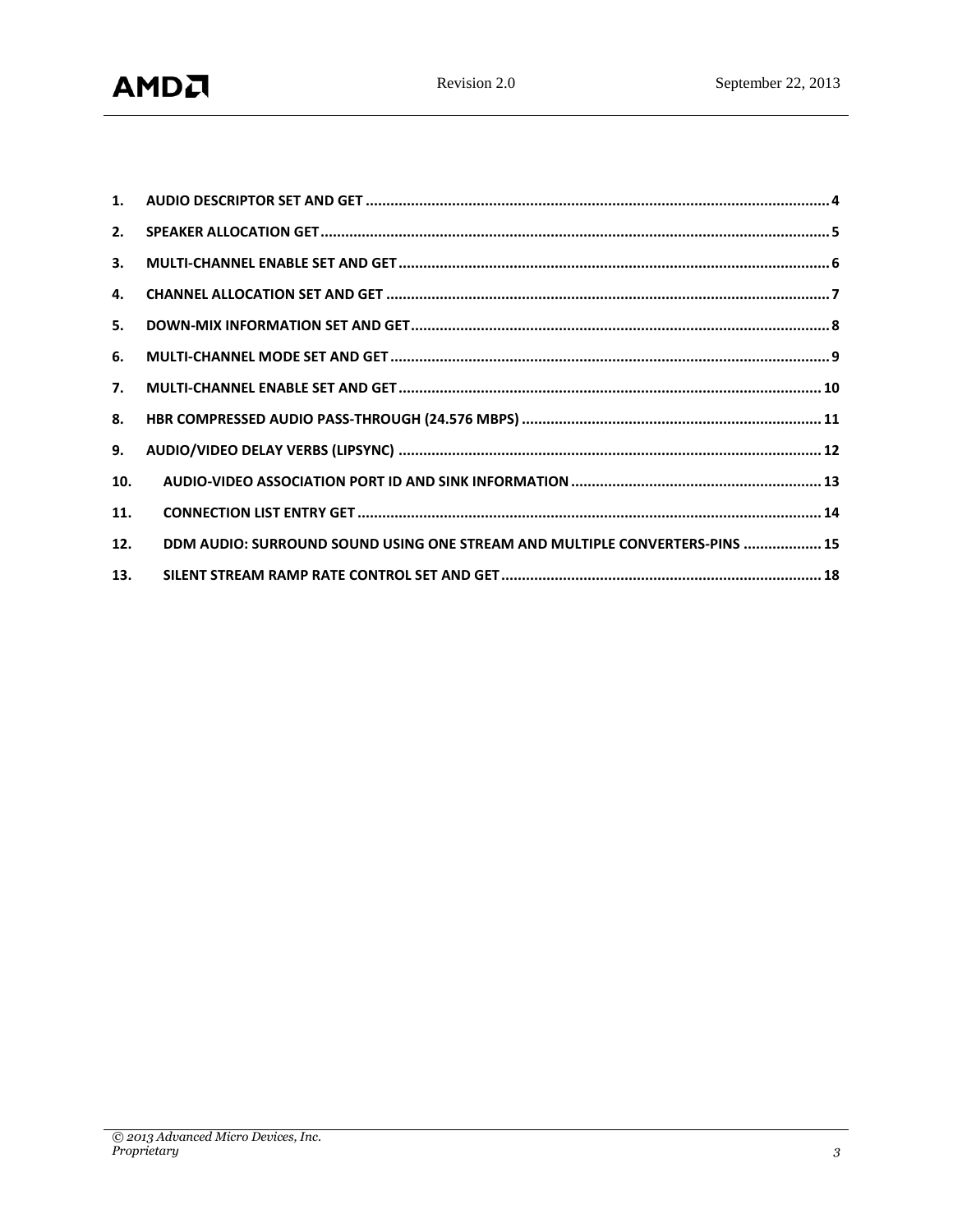## **1. Audio Descriptor Set and Get**

#### **Audio Descriptor Set and Get (pin vendor defined verb 776, F76)**

<span id="page-3-0"></span>Allows accessing the Short audio descriptor for each format in an indirect way. Only the Audio Format Code (bits [6:3] of Byte 0) is RW, the other formats are RO. After the Audio format Code is written using the Set function, the Get function will give the audio descriptor corresponding to the Audio Format Code written.

| Byte#                               | bit7                     | bit <sub>6</sub>                  | bit5                        | bit4  | bit3 | bit2  | bit1                     | bit0  |  |  |  |
|-------------------------------------|--------------------------|-----------------------------------|-----------------------------|-------|------|-------|--------------------------|-------|--|--|--|
| $\Omega$                            | $\Omega$                 |                                   | Audio format code (1 to 14) |       |      |       | Max Num of channels $-1$ |       |  |  |  |
|                                     |                          | $0:$ reserved                     |                             |       |      |       |                          |       |  |  |  |
|                                     |                          | 1:LPCM                            |                             |       |      |       |                          |       |  |  |  |
|                                     |                          | $2:AC-3$                          |                             |       |      |       |                          |       |  |  |  |
|                                     |                          |                                   | 3: MPEG1 (Layers 1 and 2)   |       |      |       |                          |       |  |  |  |
|                                     |                          |                                   | 4: MP3 (MPEG1 Layer 3)      |       |      |       |                          |       |  |  |  |
|                                     |                          |                                   | 5: MPEG2 (Multichannel)     |       |      |       |                          |       |  |  |  |
|                                     |                          | 6:AAC                             |                             |       |      |       |                          |       |  |  |  |
|                                     |                          | 7:DTS                             |                             |       |      |       |                          |       |  |  |  |
|                                     |                          | 8: ATRAC                          |                             |       |      |       |                          |       |  |  |  |
|                                     |                          | 9: Reserved                       |                             |       |      |       |                          |       |  |  |  |
|                                     |                          | 10: Dolby Digital +               |                             |       |      |       |                          |       |  |  |  |
|                                     |                          | 11: DTS-HD                        |                             |       |      |       |                          |       |  |  |  |
|                                     |                          |                                   | 12: MAT/MLP (Dolby True HD) |       |      |       |                          |       |  |  |  |
|                                     |                          | 13: Reserved                      |                             |       |      |       |                          |       |  |  |  |
|                                     |                          | 14: WMA Pro                       |                             |       |      |       |                          |       |  |  |  |
| 1                                   | Reserved                 | 192khz                            | 176.4                       | 96    | 88.2 | 48    | 44.1                     | 32    |  |  |  |
| Rates supported. In the LPCM        |                          |                                   | kHz                         | kHz   | kHz  | kHz   | kHz                      | kHz   |  |  |  |
| case, these are the rates supported |                          |                                   |                             |       |      |       |                          |       |  |  |  |
| for multi-channel                   |                          |                                   |                             |       |      |       |                          |       |  |  |  |
| $\overline{2}$                      | BPS capability for LPCM: |                                   |                             |       |      |       |                          |       |  |  |  |
|                                     | $\bullet$                | Bit0: 16 bit capable              |                             |       |      |       |                          |       |  |  |  |
|                                     |                          | Bit1: 20 bit capable              |                             |       |      |       |                          |       |  |  |  |
|                                     |                          | Bit 2:24 bit capable              |                             |       |      |       |                          |       |  |  |  |
|                                     |                          | Bits[7:3] reserved.               |                             |       |      |       |                          |       |  |  |  |
|                                     |                          | Format specific for other formats |                             |       |      |       |                          |       |  |  |  |
| 3                                   | Reserved                 | $192$ khz                         | 176.4khz                    | 96khz | 88.2 | 48khz | 44.1khz                  | 32khz |  |  |  |
| Rates supported for stereo. Only    |                          |                                   |                             |       | khz  |       |                          |       |  |  |  |
| applicable in the LPCM case.        |                          |                                   |                             |       |      |       |                          |       |  |  |  |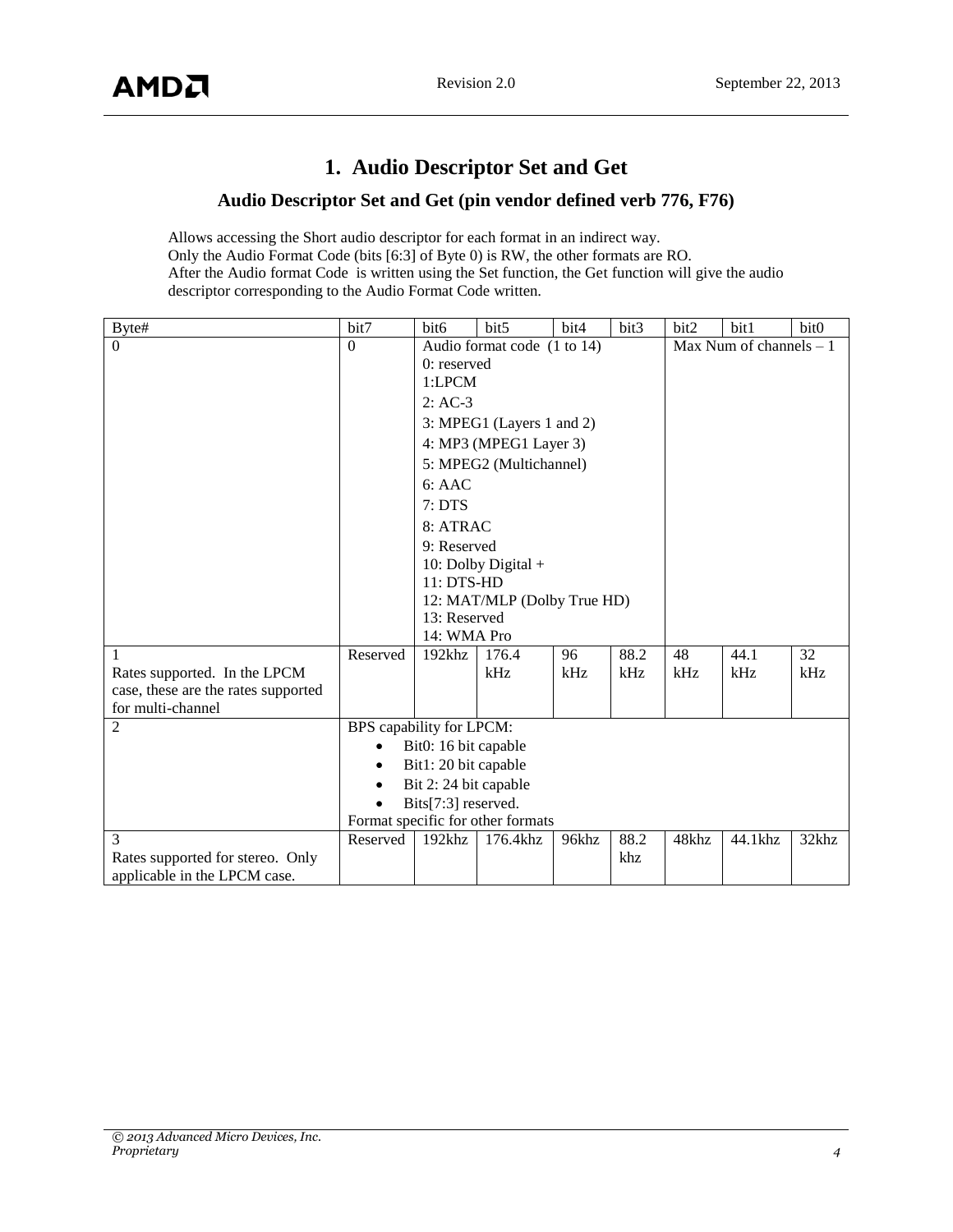# **2. Speaker Allocation Get**

## **Speaker Allocation Get (pin vendor defined verb F70)**

<span id="page-4-0"></span>Byte 0 of the response contains the speaker allocation of the DTV according to its Short Audio Descriptor. *All fields are RO.*

| <b>Byte</b><br># | Bit<br>7 | bit <sub>6</sub>                                                                                | bit5                                                                                                 | bit4                                           | bit3                                                                  | bit2                                            | bit1                                                                                  | bit0                                                                                 |
|------------------|----------|-------------------------------------------------------------------------------------------------|------------------------------------------------------------------------------------------------------|------------------------------------------------|-----------------------------------------------------------------------|-------------------------------------------------|---------------------------------------------------------------------------------------|--------------------------------------------------------------------------------------|
| $\boldsymbol{0}$ | $\Omega$ | <b>RLC/RR</b><br>С<br>Rear left<br>Center<br>and Rear<br>Right<br>center<br>speakers<br>present | <b>FLC/FR</b><br>C<br>Front left<br>Center<br>and<br>Front<br>Right<br>center<br>speakers<br>present | RC<br>Rear<br>center<br>speake<br>r<br>present | RL/RR<br>Rear<br>left and<br>rear<br>right<br>speaker<br>S<br>present | FC<br>Front<br>center<br>speake<br>r<br>present | <b>LFE</b><br>Low frequency<br>speaker present                                        | FL/FR<br>Front left and Front<br>right speakers present                              |
| 1                |          |                                                                                                 | Reserved                                                                                             |                                                |                                                                       |                                                 | DP CONNECTIO<br>N<br>(Only for parts)<br>supporting DP<br>Audio, for GUI<br>labeling) | HDMI_CONNECTIO<br>N<br>(Only for parts)<br>supporting DP Audio,<br>for GUI labeling) |
| $\overline{2}$   |          |                                                                                                 |                                                                                                      |                                                |                                                                       | $\overline{0}$                                  |                                                                                       |                                                                                      |
| 3                |          |                                                                                                 |                                                                                                      |                                                |                                                                       | $\overline{0}$                                  |                                                                                       |                                                                                      |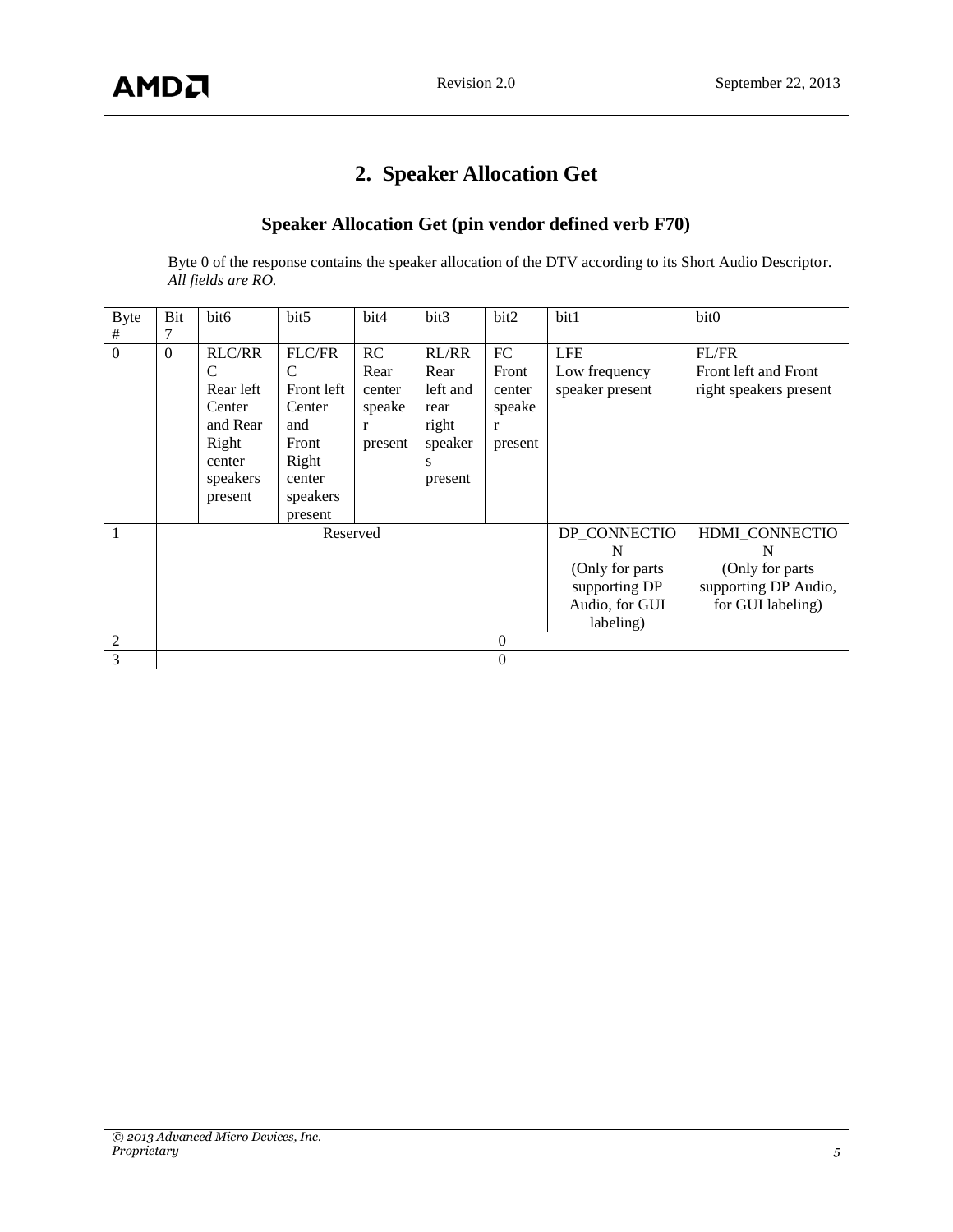## **3. Multi-Channel Enable Set and Get**

<span id="page-5-0"></span>**Multi-Channel Enable 01 Set and Get (pin vendor defined verb 777, F77)**

**Multi-Channel Enable 23 Set and Get (pin vendor defined verb 778, F78)**

**Multi-Channel Enable 45 Set and Get (pin vendor defined verb 779, F79)**

#### **Multi-Channel Enable 67 Set and Get (pin vendor defined verb 77A, F7A)**

Allows the audio driver to enable sending multi-channel audio through the pin. OUT\_ENABLE enables the corresponding channel pair of the HDMI/DP multichannel audio data stream. The channel pair selected are CHANNEL\_ID and CHANNEL\_ID+1 channels of the controller audio stream.

| bit7                                                                                                                           | bit <sub>6</sub> | bit <sub>5</sub> | bit4 | bit3 | bit2 | bit1                                                                                  | bit <sub>0</sub>                                                                                                      |
|--------------------------------------------------------------------------------------------------------------------------------|------------------|------------------|------|------|------|---------------------------------------------------------------------------------------|-----------------------------------------------------------------------------------------------------------------------|
| <b>CHANNEL ID</b>                                                                                                              |                  |                  |      |      | Rsyd | <b>MUTE</b>                                                                           | <b>OUT ENABLE</b>                                                                                                     |
| Channels CHANNEL ID and<br>CHANNEL $ID+1$ of the audio stream are<br>sent to the corresponding channel pair of the<br>HDMI/DP. |                  |                  |      |      | Rsvd | (Only for<br>Codec Rev 3<br>and higher)<br>Zeroes the<br>audio in the<br>channel pair | Enables sending the stream channels<br>selected by CHANNEL_ID to the<br>corresponding channel pair of the<br>HDMI/DP. |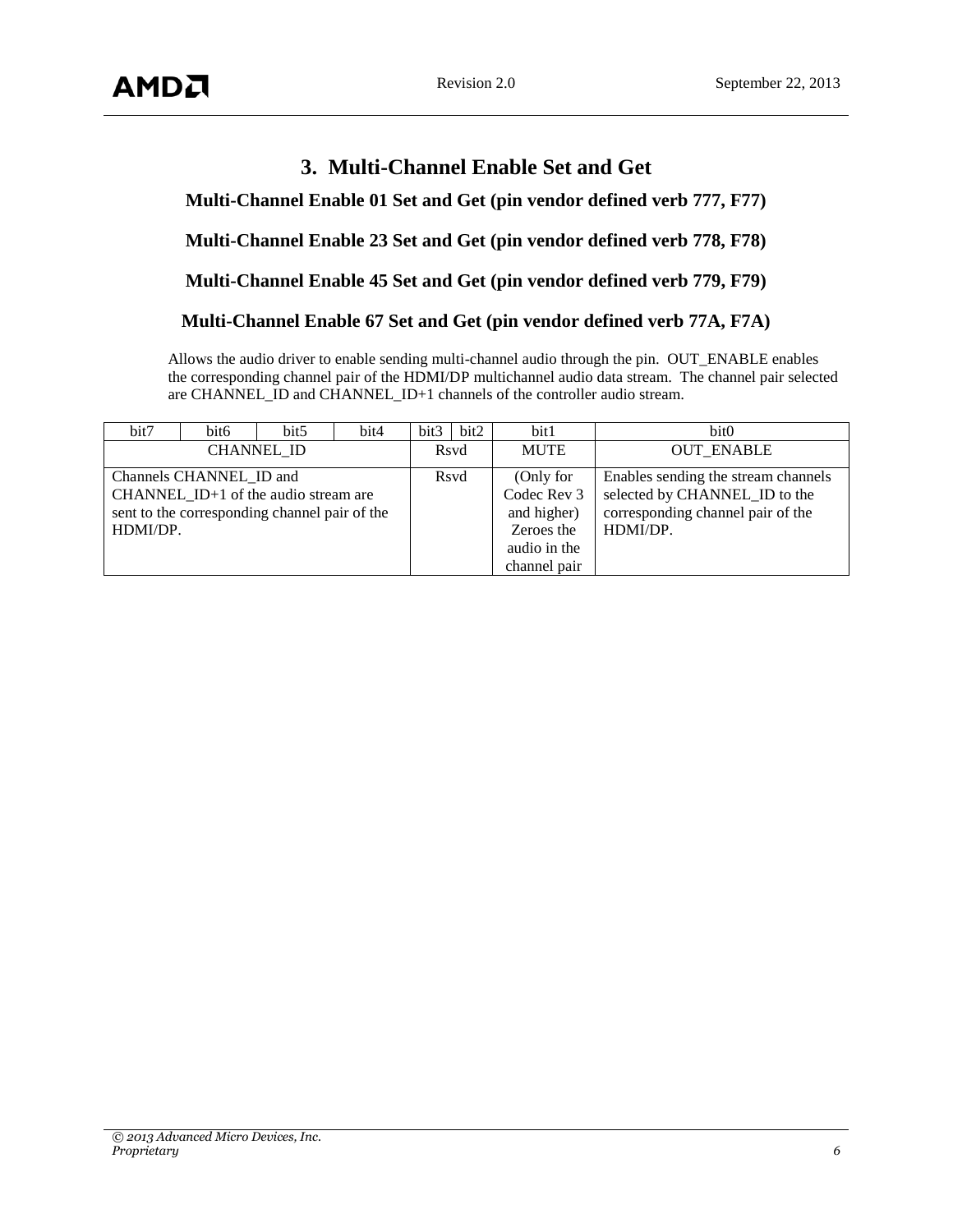## **4. Channel Allocation Set and Get**

## <span id="page-6-0"></span>**Channel Allocation Set and Get (pin vendor defined verb 771 and F71)**

Defines the value to be sent in the Audio InfoFrame data byte 4. Intended to determine how various speaker location are allocated to transmission channels. *All fields are RW.*

| bit7                      | .<br>b <sub>1</sub> | $\cdot$ . $\sim$<br>bit | bit4          | $\cdot$ $\cdot$<br>$_{\rm{DL}}$ | bit2                    | $\cdot$<br>$\mathbf{\cdot}$<br>bitl | $\cdots$<br>b <sub>1</sub> t <sub>0</sub> |
|---------------------------|---------------------|-------------------------|---------------|---------------------------------|-------------------------|-------------------------------------|-------------------------------------------|
| -<br>$\sim$ $\sim$<br>CA. | CA6                 | -<br>CA5                | $\sim$<br>CA4 | ິ້                              | $\Lambda$ $\cap$<br>∪A∠ | ິ                                   | $\sim$<br>$\cdot$ $\cdot$ $\sim$<br>CAU   |

#### Channel Allocation

0: Channel 0 is Front Left, Channel 1 is Front Right, Other channels not used

1: Channel 0 is Front Left, Channel 1 is Front Right, Channel 2 is Low Freq speaker, Other channels not used …

0x1F: Channel 0 is Front Left, Channel 1 is Front Right, Channel 2 is Low Freq speaker, Channel 3 is Front Center, Channel 4 is Rear Left, Channel 5 is Rear Right, Channel 6 is Front Left Center, Channel 7 is Front Right Center. 0x20 to 0xFF: Reserved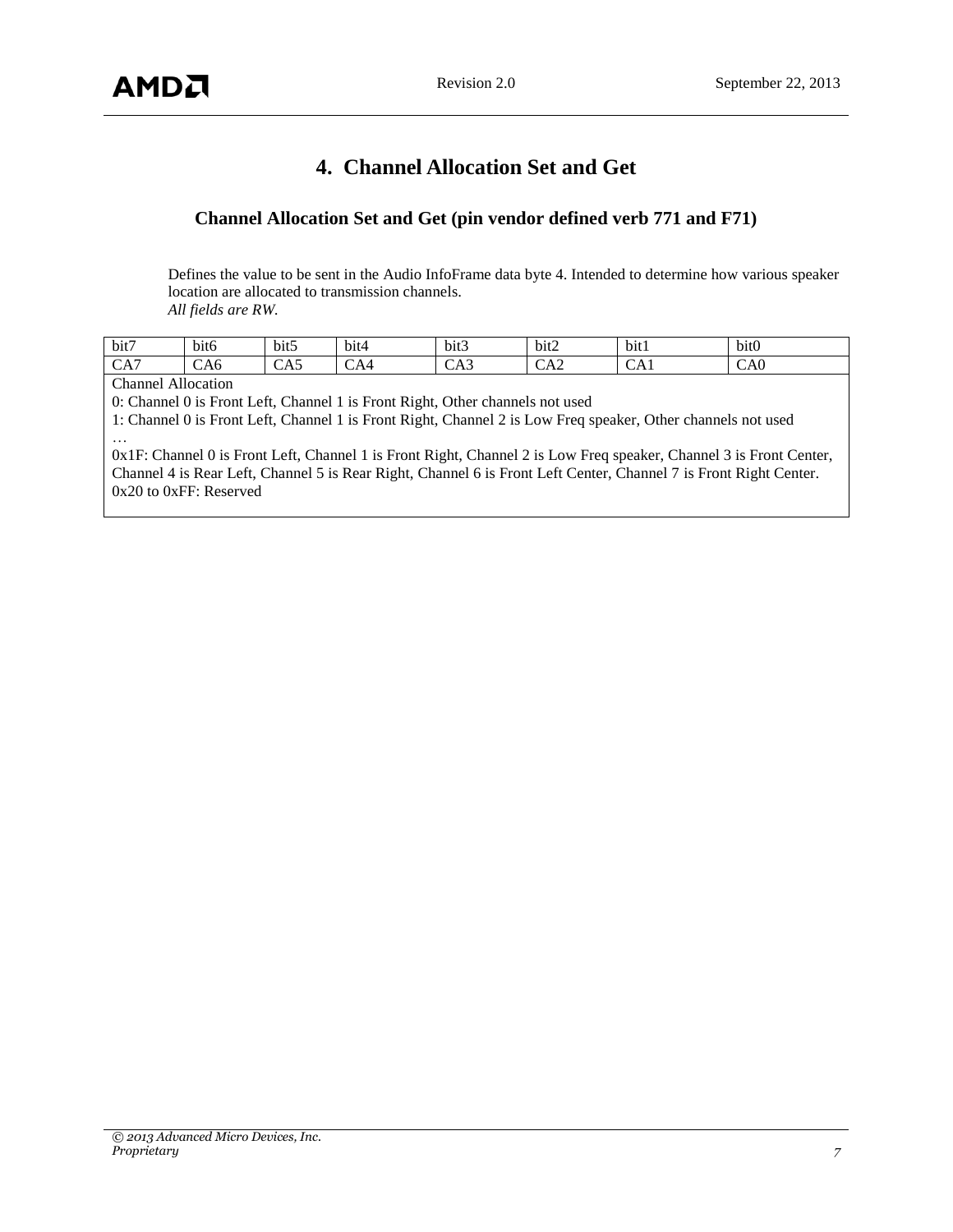## **5. Down-Mix Information Set and Get**

#### <span id="page-7-0"></span>**Down-Mix Information Set and Get (pin vendor defined verb 772 and F72)**

Defines the value to be sent in the Audio InfoFrame data byte 5. Intended to communicate to the DTV the total attenuation that the source applied to the audio and if down-mixing is permitted. Also note that the Codec hardware will swap FC, LFE in order to meet the HDMI/DP requirement. This requires no programming on the audio driver side. All fields are RW.

| bit7                                                                          | bit <sub>6</sub>                                                                 | bit <sub>5</sub> | bit4             | bit3         | bit2 | bit1 | bit <sub>0</sub> |
|-------------------------------------------------------------------------------|----------------------------------------------------------------------------------|------------------|------------------|--------------|------|------|------------------|
| DM INH                                                                        | LSV <sub>3</sub>                                                                 | LSV <sub>2</sub> | LSV <sub>1</sub> | <b>R</b> svd | Rsvd | Rsvd |                  |
| $0:Down-mix$<br>permitted or no<br>information.<br>1: Down-mix<br>prohibited. | $0:0dB$ level shift<br>1: 1dB Level Shift<br>$\cdots$<br>$15: 15$ dB level Shift |                  |                  |              |      |      |                  |

| Multi-  |              | Channel allocation in system |              |              | Corres-   |              | Required channel allocation |             |           |              |                |             |                |             |                | Codec channel crossbar programming |                |
|---------|--------------|------------------------------|--------------|--------------|-----------|--------------|-----------------------------|-------------|-----------|--------------|----------------|-------------|----------------|-------------|----------------|------------------------------------|----------------|
| channel |              | memory                       |              |              | ponding   |              | in HDMI/DP packets          |             |           |              | Multi-         |             | Multi-         |             | Multi-         | Multi-                             |                |
| audio   |              |                              |              |              | Channel   |              |                             |             |           |              | Channel        |             | Channel        | Channel     |                | Channel                            |                |
| Format  |              |                              |              |              | Allocatio |              |                             |             |           |              | Enable         |             | Enable         |             | Enable         | Enable                             |                |
|         |              |                              |              |              | n value   |              |                             |             |           | 01           |                |             | 23             | 45          |                | 67                                 |                |
|         | 0,1          | 2,3                          | 4,5          | 6,7          | to        | 0, 1         | 2, 3                        | 4, 5        | 6, 7      |              |                |             |                |             |                |                                    |                |
|         |              |                              |              |              | program   |              |                             |             |           | <b>ENAB</b>  |                | <b>ENAB</b> |                | <b>ENAB</b> |                | <b>ENAB</b>                        |                |
|         |              |                              |              |              |           |              |                             |             |           |              | <b>CHANNEL</b> |             | <b>CHANNEL</b> |             | <b>CHANNEL</b> |                                    | <b>CHANNEL</b> |
|         |              |                              |              |              |           |              |                             |             |           |              |                |             |                |             |                |                                    |                |
|         |              |                              |              |              |           |              |                             |             |           | <b>DUT</b>   |                | OUT         |                | OUT         |                | <b>OUT</b>                         |                |
|         |              |                              |              |              |           |              |                             |             |           |              |                |             |                |             |                |                                    |                |
| 2.0     | FL.F         |                              |              |              | $00\,$    | FL, F        | $-$ , $-$                   |             |           | 1            | $\Omega$       | $\Omega$    | X              | $\theta$    | X              | $\theta$                           | $\mathbf{X}$   |
|         | R            |                              |              |              |           | $\mathbb{R}$ |                             |             |           |              |                |             |                |             |                |                                    |                |
| 3.0     | FL, F        | $FC, -$                      |              |              | 02        | FL, F        | $-$ , FC                    | $-$ . $-$   | -, -      | 1            | $\theta$       | 1           | 2              | $\theta$    | $\mathbf{X}$   | $\theta$                           | $\mathbf{X}$   |
|         | R            |                              |              |              |           | $\mathbf{R}$ |                             |             |           |              |                |             |                |             |                |                                    |                |
| 4.0     | FL, F        | SL, SR                       |              |              | 08        | FL, F        | $-$ , $-$                   | SL,S        | $-$ , $-$ | 1            | $\theta$       | $\Omega$    | X              | 1           | $\overline{2}$ | $\theta$                           | $\mathbf{X}$   |
|         | $\mathbb{R}$ |                              |              |              |           | R            |                             | R           |           |              |                |             |                |             |                |                                    |                |
| 5.1     | FL, F        | FC,                          | SL, S        |              | 0B        | FL.F         | LFE,                        | SL,S        | $-$ , $-$ | 1            | $\Omega$       | 1           | 2              |             | 4              | $\theta$                           | $\mathbf{x}$   |
|         | R            | <b>LFE</b>                   | R            |              |           | $\mathbb{R}$ | FC                          | R           |           |              |                |             |                |             |                |                                    |                |
| 6.1     | FL, F        | FC,                          | SL, S        | BC,          | 0F        | FL.F         | LFE,                        | SL,S        | $BC$ -    | 1            | $\Omega$       | 1           | $\overline{2}$ |             | 4              |                                    | 6              |
|         | R            | <b>LFE</b>                   | $\mathbb{R}$ |              |           | $\mathbb{R}$ | ${\rm FC}$                  | $\mathbf R$ |           |              |                |             |                |             |                |                                    |                |
| 7.1     | FL.F         | FC,                          | BL,B         | SL, S        | 13        | FL, F        | LFE,                        | SL,S        | BL,       | $\mathbf{1}$ | $\theta$       |             | $\overline{2}$ |             | 6              |                                    | $\overline{4}$ |
|         | R            | <b>LFE</b>                   | R            | $\mathbb{R}$ |           | R            | FC                          | R           | <b>BR</b> |              |                |             |                |             |                |                                    |                |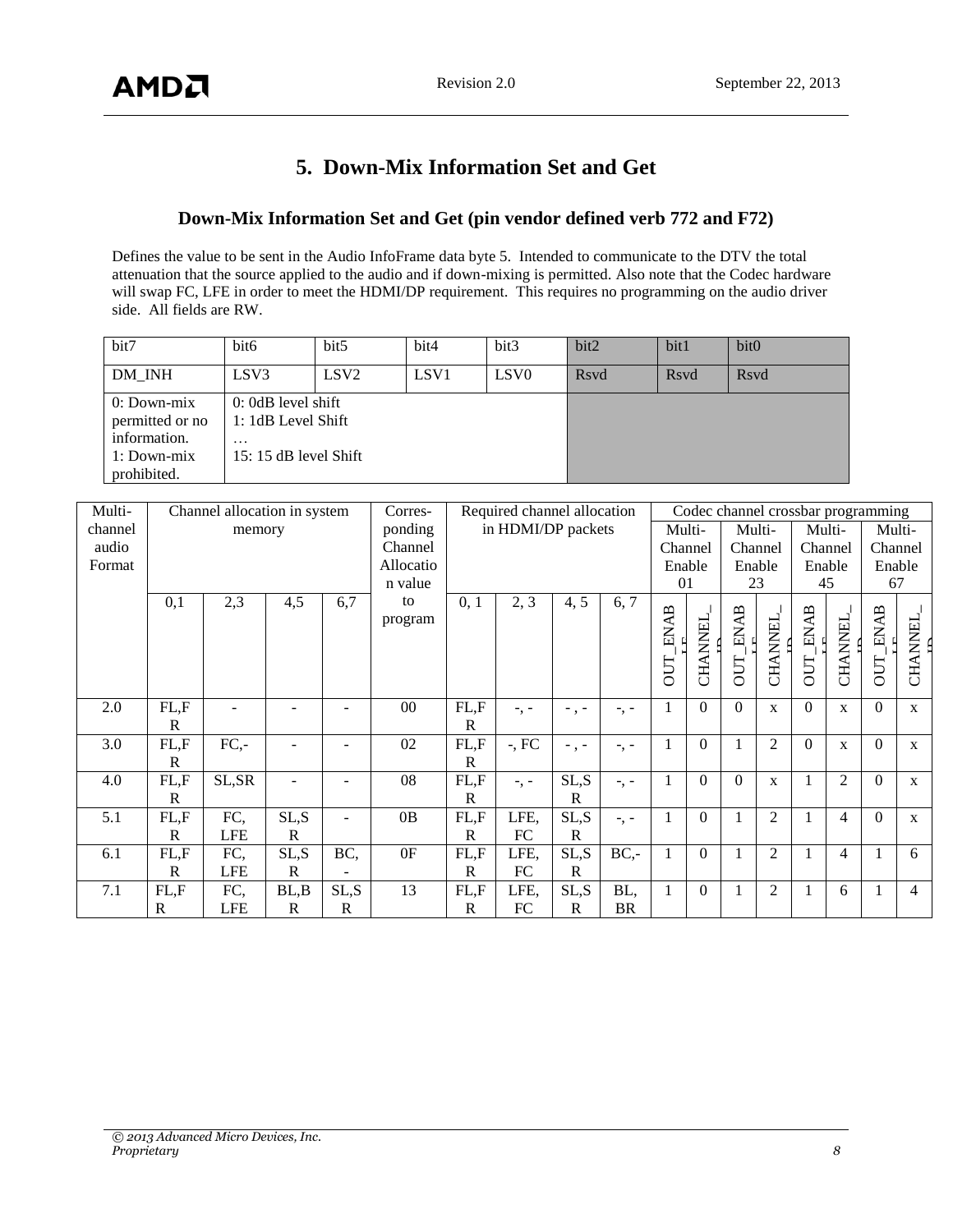## **6. Multi-Channel Mode Set and Get**

## <span id="page-8-0"></span>**Multi-Channel Mode Set and Get (pin vendor defined verb 789, F89)**

Revision ID 3 and newer only.

Allows use of the single-channel-wise Multi-Channel Enable verbs, which provide higher channel routing flexibility for single-sink and DDM Audio multi-sink surround sound.

| bit7:1 | bit <sub>0</sub>                                                                  |
|--------|-----------------------------------------------------------------------------------|
|        |                                                                                   |
| Rsyd   | MULTICHANNEL MODE                                                                 |
| Rsvd   | 0: channel pair mode (uses only the channel-pair-wise Multi-channel Enable verbs) |
|        | 1: single channel mode (uses the single-channel-wise Multi-channel Enable verbs)  |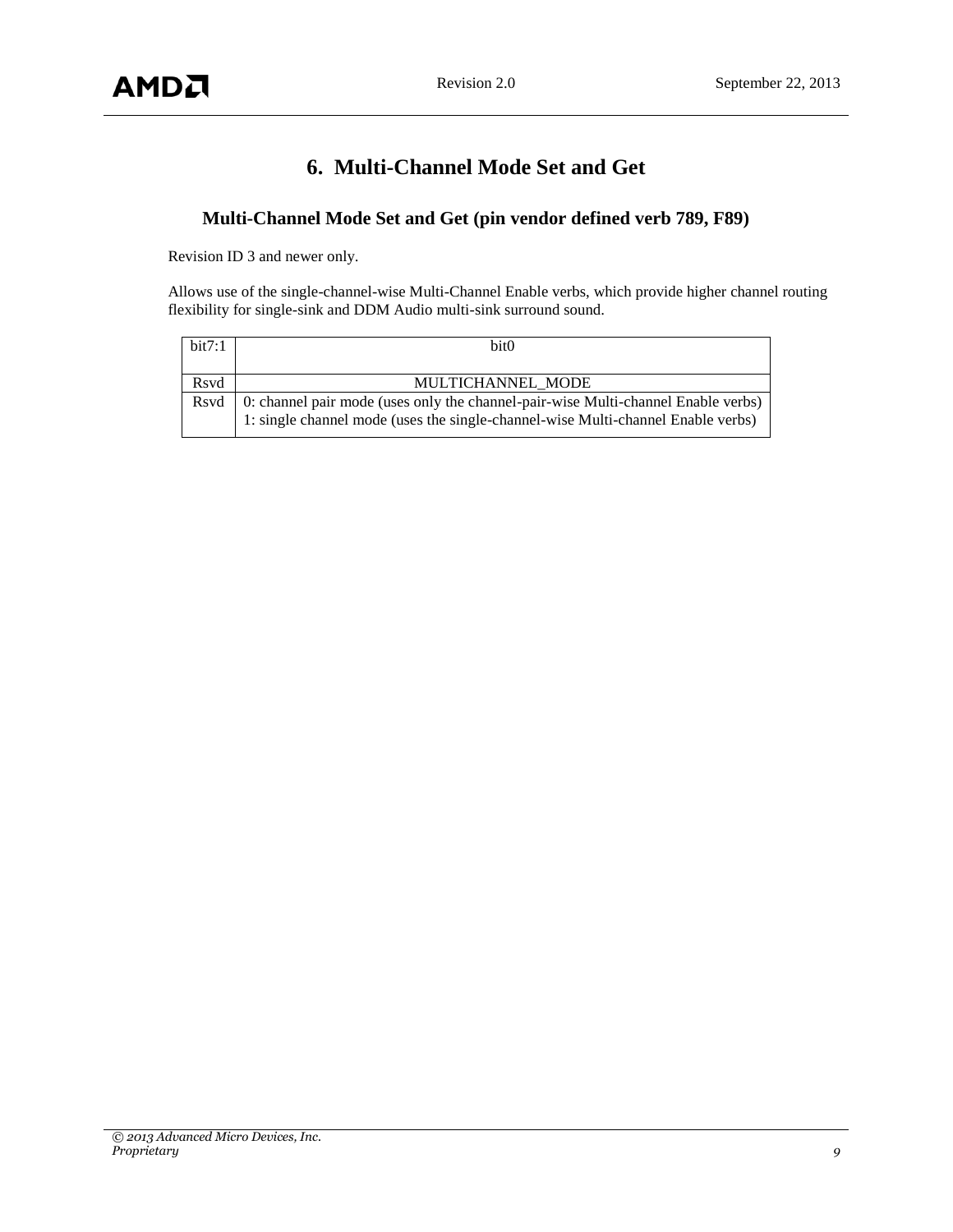## **7. Multi-Channel Enable Set and Get**

<span id="page-9-0"></span>**Multi-Channel Enable 1 Set and Get (pin vendor verb 785, F85)**

**Multi-Channel Enable 3 Set and Get (pin vendor verb 786, F86)**

**Multi-Channel Enable 5 Set and Get (pin vendor verb 787, F87)**

**Multi-Channel Enable 7 Set and Get (pin vendor verb 788, F88)**

**Multi-Channel Enable 01 Set and Get (pin vendor verb 777, F77) (applies to ch 0 in single channel mode)**

**Multi-Channel Enable 23 Set and Get (pin vendor verb 778, F78) (applies to ch 2 in single channel mode)**

**Multi-Channel Enable 45 Set and Get (pin vendor verb 779, F79) (applies to ch 4 in single channel mode)**

## **Multi-Channel Enable 67 Set and Get (pin vendor verb 77A, F7A) (applies to ch 6 in single channel mode)**

When in "Single Channel Mode", the channel-pair-wise Multi-channel Enable verbs (01, 23, 45 and 67) apply only to the even channels (0, 2, 4 and 6) and these verbs apply to the odd channels. Besides that, the format is the same, and the C/LFE swapping is not automatic anymore and has to be explicitly programmed in these controls.

| bit7                                    | bit <sub>6</sub> | bit <sub>5</sub> | bit4 | bit3 | bit2         | bit1                          | bit <sub>0</sub>                      |
|-----------------------------------------|------------------|------------------|------|------|--------------|-------------------------------|---------------------------------------|
| <b>CHANNEL ID</b>                       |                  |                  |      |      | Rsyd         | <b>MUTE</b>                   | <b>OUT ENABLE</b>                     |
|                                         |                  |                  |      |      |              |                               |                                       |
| Channel of the audio stream sent to the |                  |                  |      |      | Rsvd         | Zeroes the                    | Enables sending the stream channels   |
| corresponding channel of the            |                  |                  |      |      | audio in the | selected by CHANNEL ID to the |                                       |
| HDMI/DP.                                |                  |                  |      |      |              | channel                       | corresponding channel of the HDMI/DP. |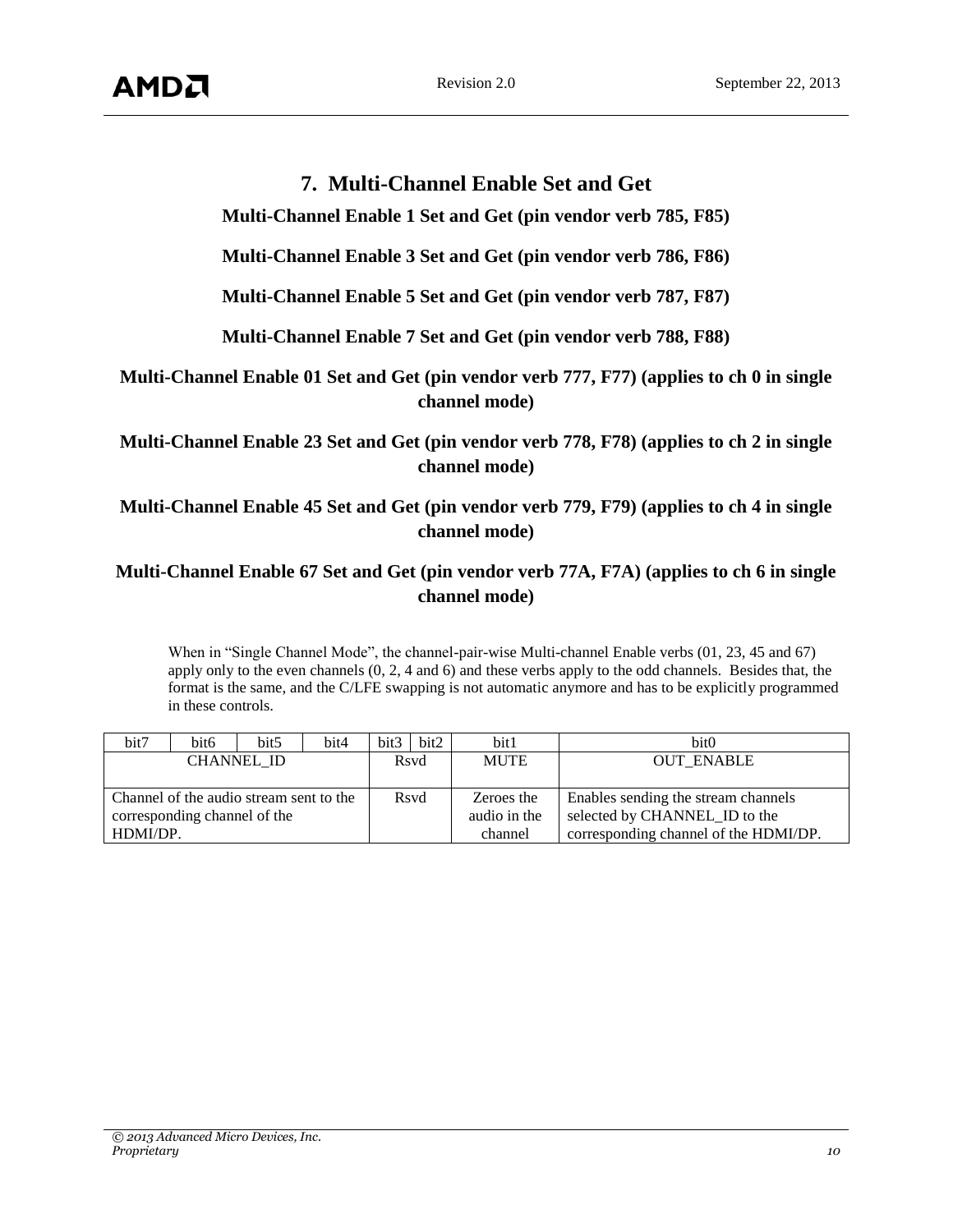## **8. HBR Compressed Audio Pass-Through (24.576 Mbps)**

<span id="page-10-0"></span>The HBR Control allows for the transmission of compressed audio using the maximum audio channels in the HDMI/DP link (eight) instead of the regular two channels used for compressed audio. Since compressed audio is always transmitted at 16 data bits per channel and the maximum transmission rate is 192 kHz, the maximum HBR compressed audio transmission bit rate is 24.576 Mbps, a fourfold increase respect to the non-HBR 6.144 Mbps limit for compressed audio transmission. Lossless formats DTS HD Master Audio and Dolby True HD require HBR.

#### **HBR Control Set and Get (pin vendor defined verb 77C and F7C)**

| Bit7     | Bit <sub>6</sub> | Bit5 | Bit4                  | Bit <sub>3</sub> | Bit2 | Bit1 | Bit <sub>0</sub>           |
|----------|------------------|------|-----------------------|------------------|------|------|----------------------------|
| Reserved |                  |      | <b>HBR</b> Enable     | Reserved.        |      |      | <b>HBR</b> Capable         |
|          |                  |      | Enables sending       |                  |      |      | Indicates that the Pin can |
|          |                  |      | <b>HBR</b> Compressed |                  |      |      | send HBR Compressed        |
|          |                  |      | Audio.                |                  |      |      | Audio                      |
|          |                  |      | This is a RW bit.     |                  |      |      | This is a RO bit.          |

#### **Driver recommendations**

- Declaring Support:
	- If the HBR Capable bit is "1" and the Audio Descriptors indicate DTS HD Master Audio or Dolby True HD is supported, declare support for HBR Compressed Audio transmission with 8 channels, 16 Bits, 192 kHz.
	- Enabling HBR: Ensure this is the setting before starting the Stream:
		- Audio Controller Stream and Audio Codec Converter are set for 8 channels, 16 BPS, 192 kHz
		- Multi-channel Enable Codec Pin controls enable all channels with increasing channel IDs.
		- HBR Enable bit is set.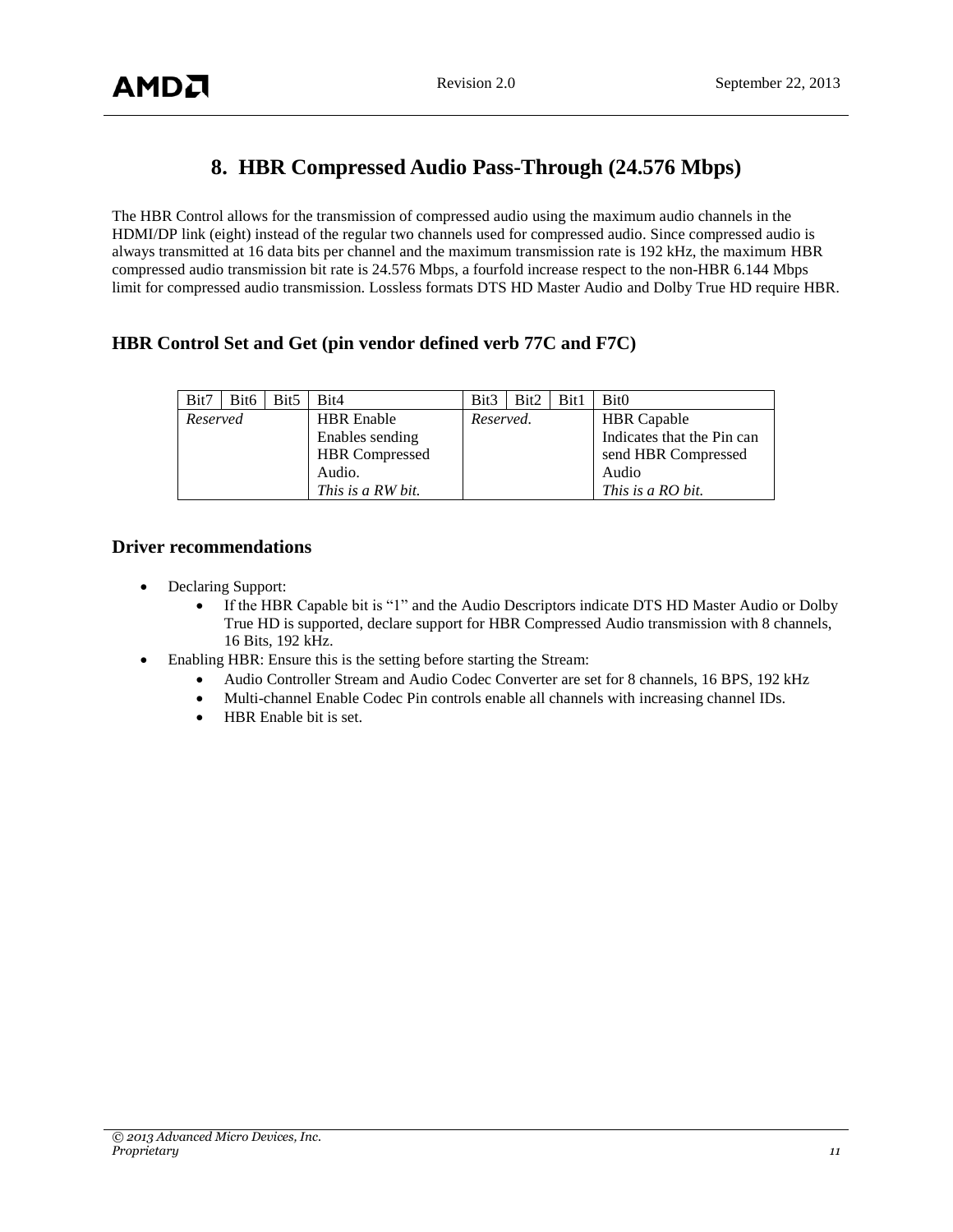# **9. Audio/Video Delay Verbs (Lipsync)**

## <span id="page-11-0"></span>**Lipsync Control Get (pin vendor defined verb F7B)**

| Byte# | Bit7 | bit6   bit5   bit4   bit3   bit2   bit1<br>bit <sub>0</sub> |  |  |  |  |  |  |  |  |  |  |
|-------|------|-------------------------------------------------------------|--|--|--|--|--|--|--|--|--|--|
|       |      | Video Latency. This is a RO field.                          |  |  |  |  |  |  |  |  |  |  |
|       |      | Audio Latency. This is a RO field.                          |  |  |  |  |  |  |  |  |  |  |
|       |      |                                                             |  |  |  |  |  |  |  |  |  |  |
|       |      |                                                             |  |  |  |  |  |  |  |  |  |  |

Video Latency and Audio Latency indicate the Video and Audio processing latency in the sink in (milliseconds/2 +1). A value of 0 indicates that the latency is not known. The Application can read this value and compensate for the difference between Video and Audio latency by

delaying or padding the start of the audio or video stream.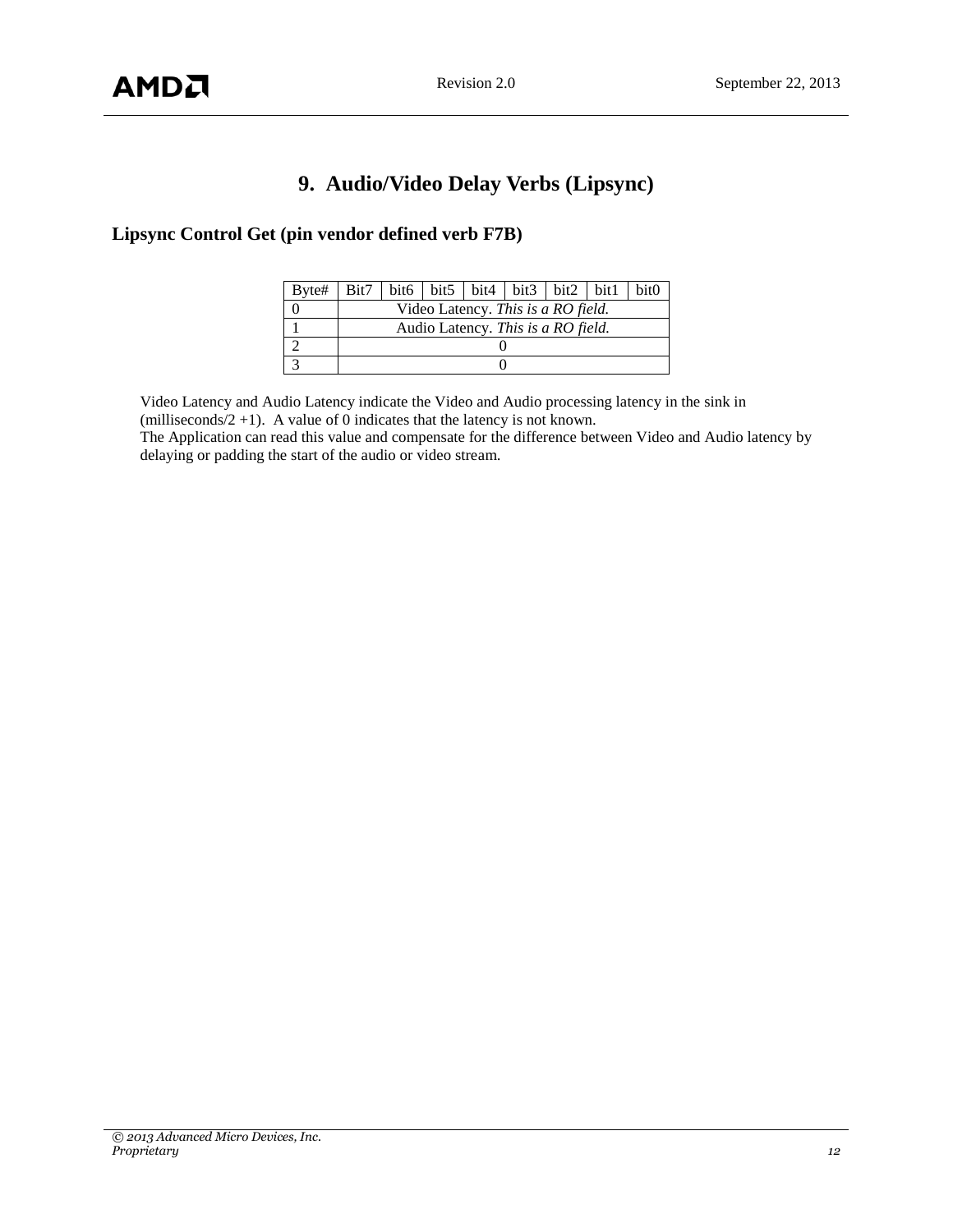## **10. Audio-Video Association Port ID and Sink Information**

<span id="page-12-0"></span>Applicable only to Codec Revision ID 3 and onwards. Used to fill the OS Sink Identification fields.

**Sink Information Index Set and Get (pin vendor defined verb 780 and F80)**

| Bit7:0                 |
|------------------------|
| Sink Information Index |

**Sink Information Data Get (pin vendor defined verb F81)**

| Bit 31:0                                                                                                      |
|---------------------------------------------------------------------------------------------------------------|
| Sink Information Index = 0: ${16^{\circ}b0}$ , Manufacturer ID[15:0]}                                         |
| Sink Information Index = 1: ${16^{\circ}b0}$ , Product ID[15:0]}                                              |
| Sink Information Index = 2: Sink Description Length                                                           |
| Sink Information Index = 3: Port ID [31:0]                                                                    |
| Sink Information Index = 4: Port ID [63:32]                                                                   |
| Sink Information Index = 5: $\{24\text{ b}0, \text{Sink} \text{ Description} \text{Byte } 0 \text{ [7:0]}\}\$ |
| Sink Information Index = 6: $\{24\text{ b}0, \text{Sink}$ Description Byte 1 [7:0]                            |
|                                                                                                               |
| Sink Information Index = 22: $\{24\text{ b}0, \text{Sink Description} \}$ Byte 17 [7:0]                       |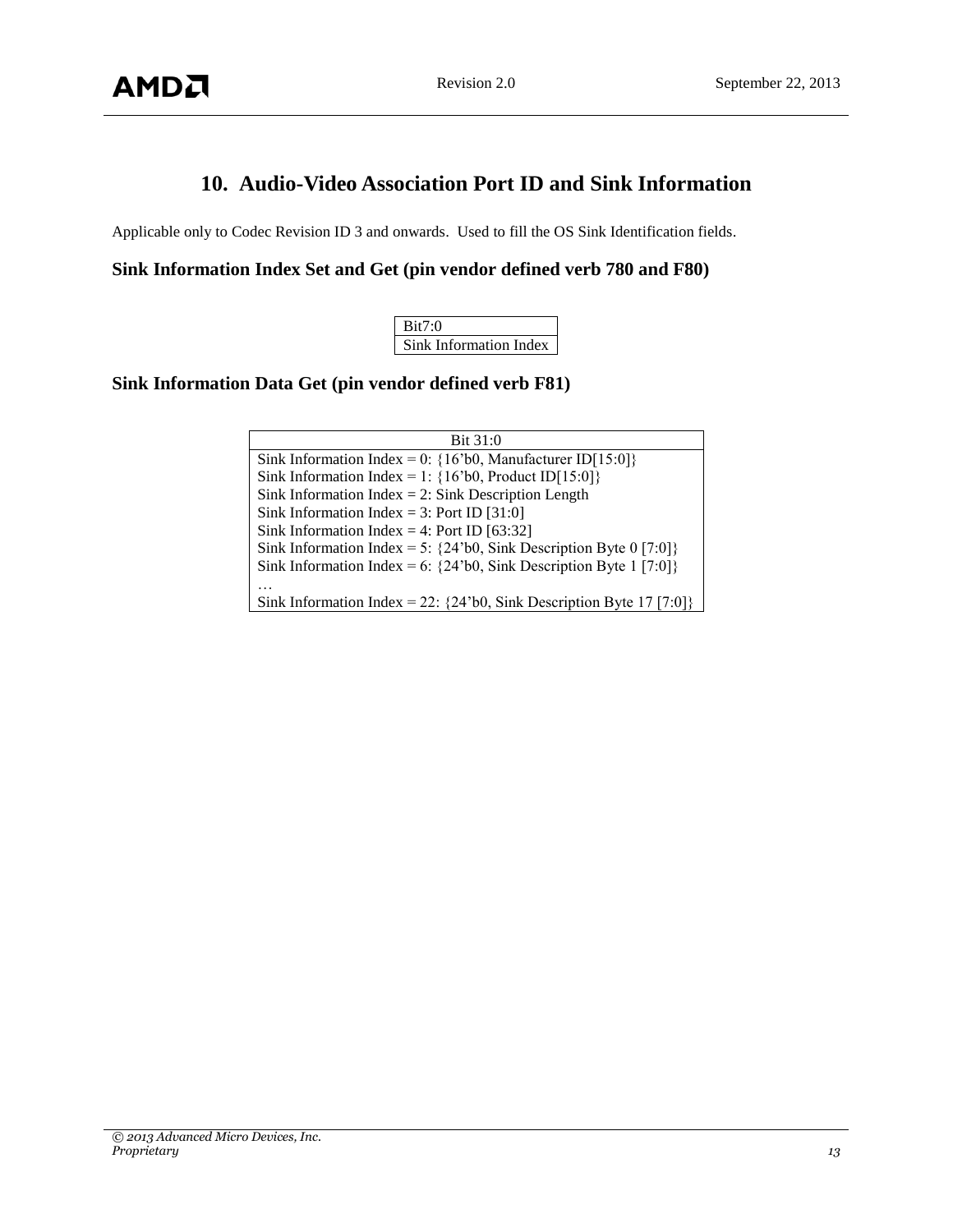# **11. Connection List Entry Get**

## <span id="page-13-0"></span>**Connection List Entry Get (Pin vendor-defined verb F02)**

| Bit 31:8    | Bit 7:0                                                                                                |
|-------------|--------------------------------------------------------------------------------------------------------|
| Rsvd        | <b>CONNECTION LIST ENTRY</b>                                                                           |
| <b>Rsvd</b> | This is a RO field.                                                                                    |
|             | Node number of the Converter connected to the pin:                                                     |
|             | $2$ for pin 0 (Node 3)                                                                                 |
|             | 4 for pin 1 (Node 5)                                                                                   |
|             | "2*Number Of Output Pins" for pin "Number Of Output Pins -1"<br>(Node "2*Number Of Output Pins $+1$ ") |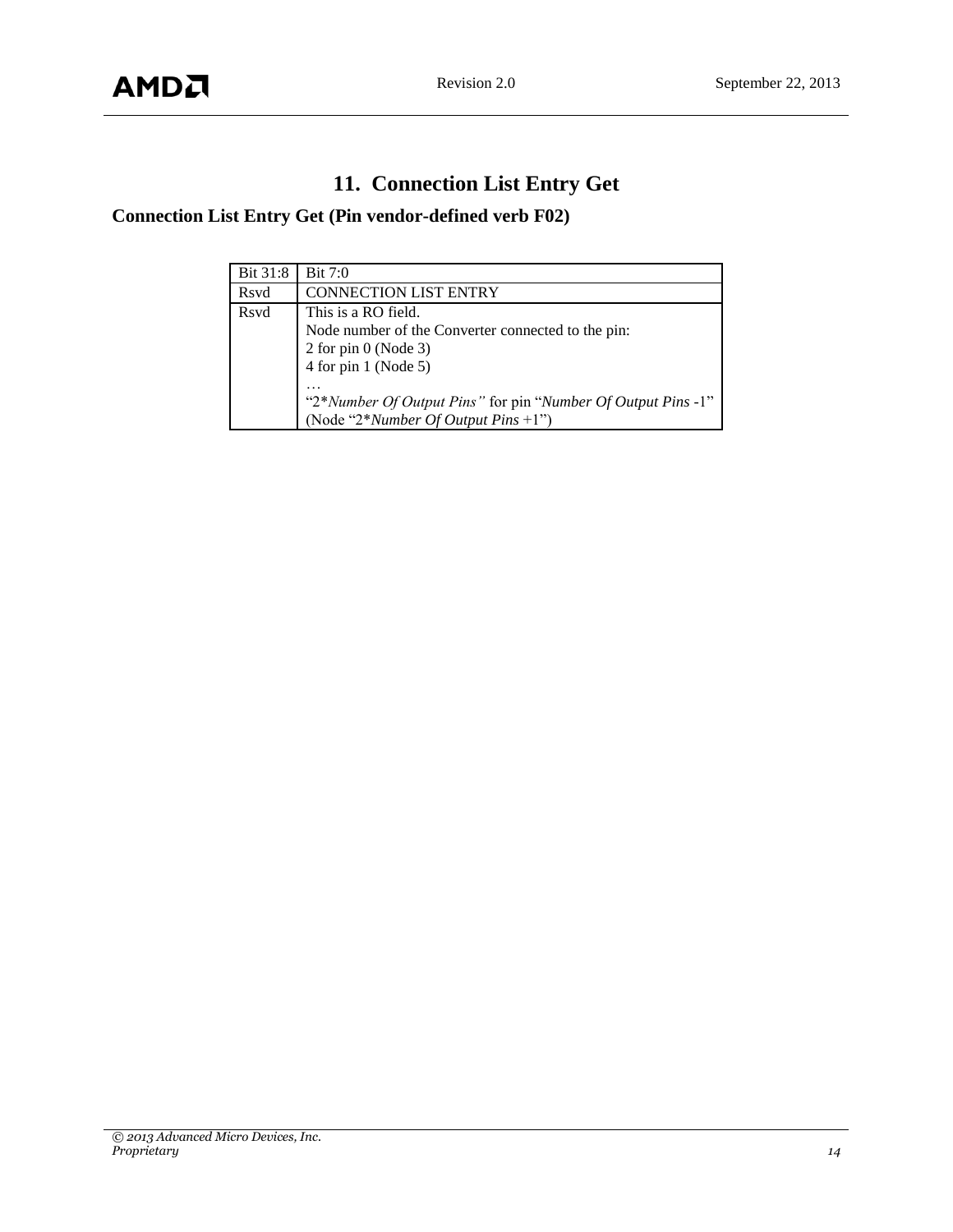## <span id="page-14-0"></span>**12. DDM Audio: Surround sound using one stream and multiple converterspins**

#### **Converter synchronization verb**

Starting with Revision ID 3, DDM Audio sends a multi-channel stream to multiple converters. In this case it is recommended that the converters be started in a synchronized fashion using the Converter synchronization verb.

#### **Converter Synchronization Set and Get (Function Group vendor defined verb 770, F70)**

Starting with Revision ID 3 Only: Synchronizes a group of converters

| Bit7:0                                 |
|----------------------------------------|
| CONVERTER SYNCHRONIZATION              |
| Bit 0: Used to synchronize Converter 0 |
| Bit 1: Used to synchronize Converter 1 |
|                                        |

This verb works is a way similar to how stream synchronization is done.

The sequence to start the converters is:

- Set Converter Synchronization "1" for the converters
- Enable the converters one by one
- Release Converter Synchronization ("0") for the converters in a single verb

#### **DDM Audio Association Information Get (Pin vendor defined verb F93)**

Starting with Revision ID 3 Only:

Indicates the suggested channel to play in each speaker of the monitor

It is recommended that the video driver issue a forced unsolicited response in one pin (like pin 0) **with payload = 9** after the DDM Audio Association Information values are programmed in all pins to notify the audio driver of the DDM Audio configuration change request.

| Bits[ $31:28$ ]   | Bits[ $27:24$ ]   | Bits[ $23:20$ ]   | Bits[ $19:16$ ] | Dist[15:12]  | Dist[11:8]   | Dist[7:4]    | Dist[3:0]  |
|-------------------|-------------------|-------------------|-----------------|--------------|--------------|--------------|------------|
| Chan              | Chan              | Chan              | Chan            | Chan         | Chan         | Chan         | Chan       |
| suggested to      | suggested to      | suggested to      | suggested to    | suggested to | suggested to | suggested to | suggested  |
| play in the       | play in the       | play in the       | play in the     | play in the  | play in the  | play in the  | to play in |
| monitor's         | monitor's         | monitor's         | monitor's SL    | monitor's    | monitor's FC | monitor's FR | the        |
| <b>BR</b> Speaker | <b>BL</b> Speaker | <b>SR</b> Speaker | Speaker         | <b>LFE</b>   | Speaker      | Speaker      | monitor's  |
|                   |                   |                   |                 | Speaker      |              |              | FL Speaker |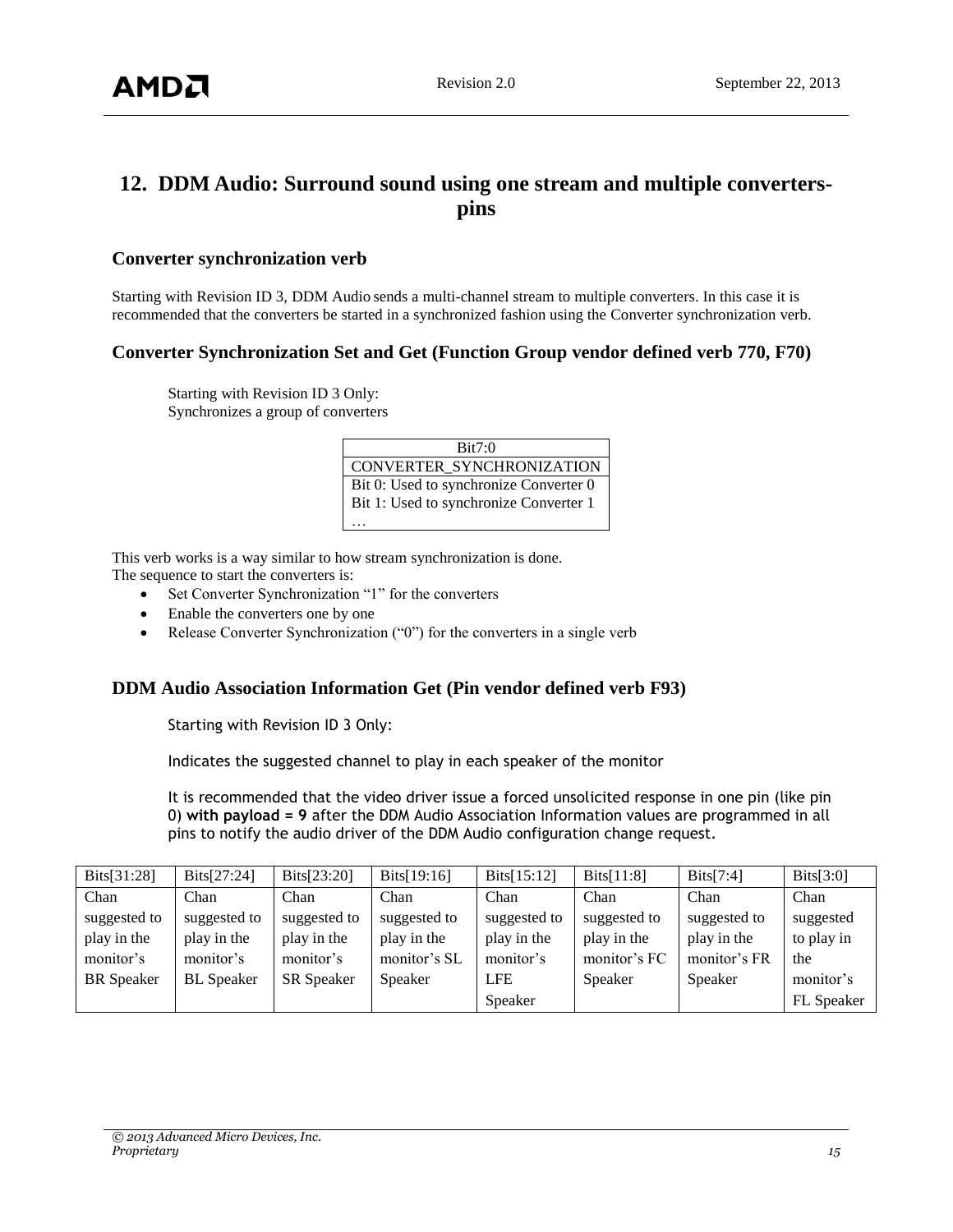| $0:$ FL                               |
|---------------------------------------|
| 1:FR                                  |
| 2:FC                                  |
| $3:$ LFE                              |
| 4:SL                                  |
| 5:SR                                  |
| $6:$ BL                               |
| 7:BR                                  |
| 8: Silence                            |
| 9-14: reserved                        |
| 15: No association (register default) |

#### **Setting-up DDM Audio**

Some Possible Hearfinity Configurations (Bird's eye view)



Requires MULTICHANNEL\_MODE =1.

The following table shows only some possible DDM Audio Configurations in order to illustrate the use of the controls.

|   |          | Channel allocation in system | Required channel allocation in HDMI/DP                               |         |         |         |                  |                   | Codec channel crossbar programming |                   |
|---|----------|------------------------------|----------------------------------------------------------------------|---------|---------|---------|------------------|-------------------|------------------------------------|-------------------|
|   | - 92. 10 | memory                       | packets (From DDM Audio Association<br>Information Verb of each pin) |         |         |         |                  |                   |                                    |                   |
| − |          |                              | Monitor                                                              | Monitor | Monitor | Monitor | Monitor 0 (Pin0) | Monitor 1 (Pin 1) | Monitor 2 (Pin 2)                  | Monitor 3 (Pin 3) |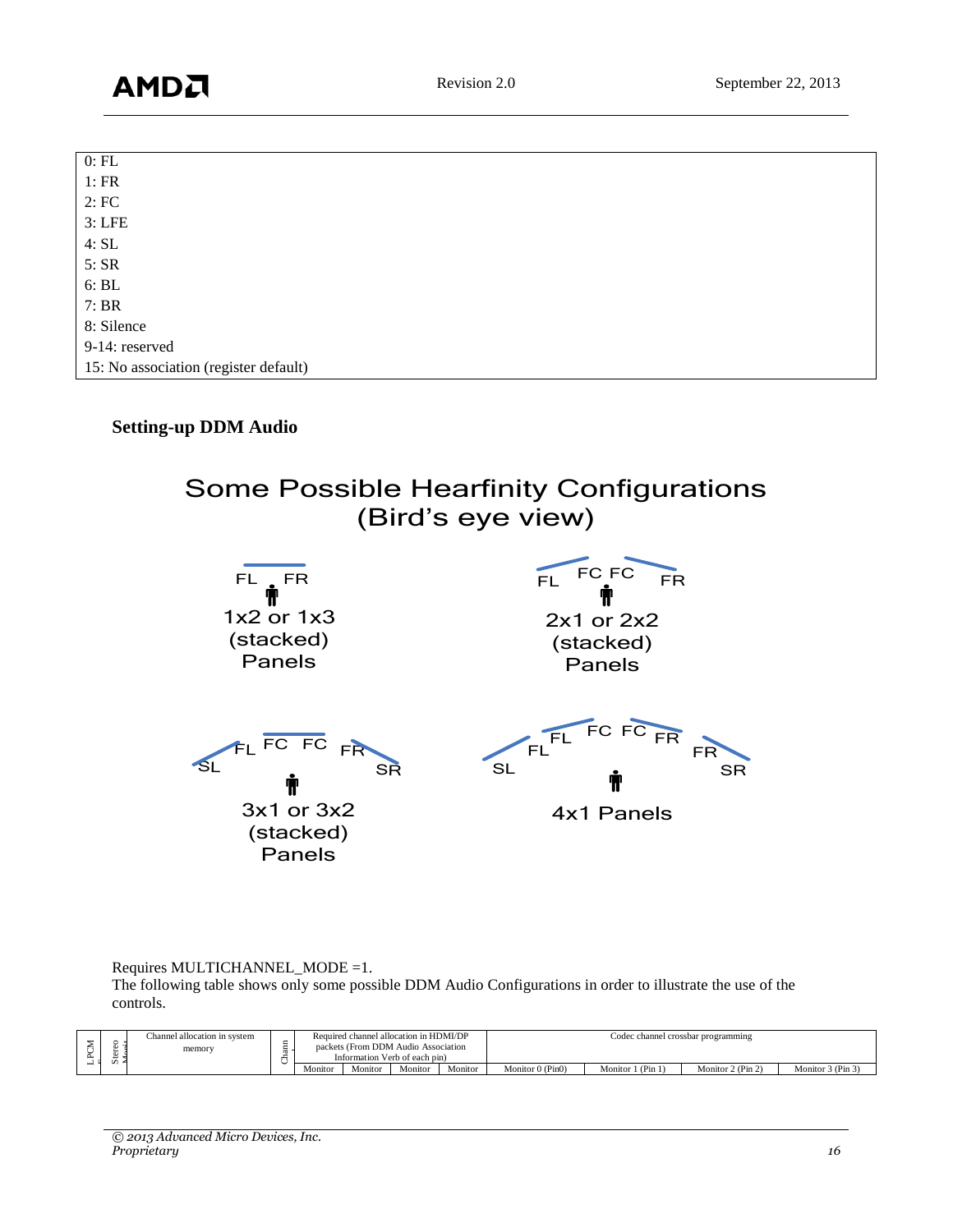| $\Omega$<br>X              | 2.<br>$\overline{\mathbf{c}}$<br>$\mathbf{0}$<br>X<br>2.<br>$\overline{c}$<br>$\Omega$<br>X<br>3.<br>$\overline{2}$ |                                   |                                          |
|----------------------------|---------------------------------------------------------------------------------------------------------------------|-----------------------------------|------------------------------------------|
| F<br>F<br>$\mathbf R$<br>L | F<br>F<br>R<br>L<br>F<br>F<br>R<br>L                                                                                | $\Omega$                          |                                          |
| F<br>$\mathbf{C}$          | $\sim$<br>$\sim$                                                                                                    | 2                                 |                                          |
| $\sim$                     | $\overline{\phantom{a}}$<br>$\sim$                                                                                  | 3                                 |                                          |
| $\overline{\phantom{a}}$   | $\overline{\phantom{a}}$<br>$\overline{\phantom{a}}$                                                                | 4                                 |                                          |
| $\overline{\phantom{a}}$   | $\overline{\phantom{a}}$<br>$\overline{\phantom{a}}$                                                                | 5                                 |                                          |
| $\mathbf{0}$<br>$\Omega$   | $\theta$<br>$\Omega$<br>$\mathbf{0}$<br>$\Omega$                                                                    |                                   |                                          |
| F<br>L                     | F<br>L<br>F<br>L                                                                                                    | $\theta$<br>$\mathbf{F}$          | $\mathbf{0}$<br>(leftmos<br>t)<br>(Pin0) |
| F<br>c                     | F<br>L<br>$\overline{\phantom{a}}$                                                                                  | F<br>R                            |                                          |
| F<br>$\mathbf{C}$          | F<br>$\mathbf R$<br>$\overline{\phantom{a}}$                                                                        | $\mathbf{0}$<br>$\mathbf F$<br>L  | (Pin 1)                                  |
| F<br>$\mathbf R$           | F<br>R<br>$\mathbf F$<br>R                                                                                          | 1<br>$\mathbf F$<br>R             |                                          |
|                            |                                                                                                                     | $\mathbf{0}$<br>$\mathbf{F}$<br>L | (Pin 2)                                  |
|                            |                                                                                                                     | $\mathbf F$<br>R                  | 2                                        |
|                            |                                                                                                                     | $\mathbf{0}$<br>$\mathbf F$<br>L  | (Pin 3)                                  |
|                            |                                                                                                                     | 1<br>$\mathbf F$<br>$\mathbb R$   | 3                                        |
| -1,<br>$\Omega$            | -1,<br>$\Omega$<br>1,<br>$\Omega$                                                                                   | <b>OUT_ENABLE</b>                 | Multi-Channel<br>Enable 01               |
| $\Omega$                   | $\mathbf{0}$<br>$\Omega$                                                                                            | <b>CHANNEL_ID</b>                 |                                          |
| 1,<br>$\mathbf{0}$         | 1,<br>$\mathbf{0}$<br>1,<br>1                                                                                       | <b>OUT_ENABLE</b>                 | Multi-Channel<br>Enable 1                |
| 2                          | $\mathbf{0}$<br>$\mathbf x$                                                                                         | <b>CHANNEL_ID</b>                 |                                          |
| $\mathbf{0}$               | $\Omega$<br>л,                                                                                                      | OUT_ENABLE                        | Multi-Channel<br>Enable 01               |
| 2                          | X                                                                                                                   | <b>CHANNEL_ID</b>                 |                                          |
| 1,<br>$\mathbf{0}$         | 1,<br>$\mathbf{0}$<br>1,<br>$\mathbf{0}$                                                                            | <b>OUT_ENABLE</b>                 | Multi-Channel<br>Enable 1                |
|                            |                                                                                                                     | Ą<br><b>CHANNEL</b>               |                                          |
|                            |                                                                                                                     | OUT_ENABLE                        | Multi-Channel<br>Enable 01               |
|                            |                                                                                                                     | <b>CHANNEL_ID</b>                 |                                          |
|                            |                                                                                                                     | <b>OUT_ENABLE</b>                 | Multi-Channel<br>Enable 1                |
|                            |                                                                                                                     | $\mathbf{r}$<br><b>CHANNEL</b>    |                                          |
|                            |                                                                                                                     | OUT_ENABLE                        | Multi-Channel<br>Enable01                |
|                            |                                                                                                                     | <b>CHANNEL_ID</b>                 |                                          |
|                            |                                                                                                                     | OUT_ENABLE,                       | Multi-Channel                            |
|                            |                                                                                                                     | CHANNEL_ID                        | Enable 1                                 |